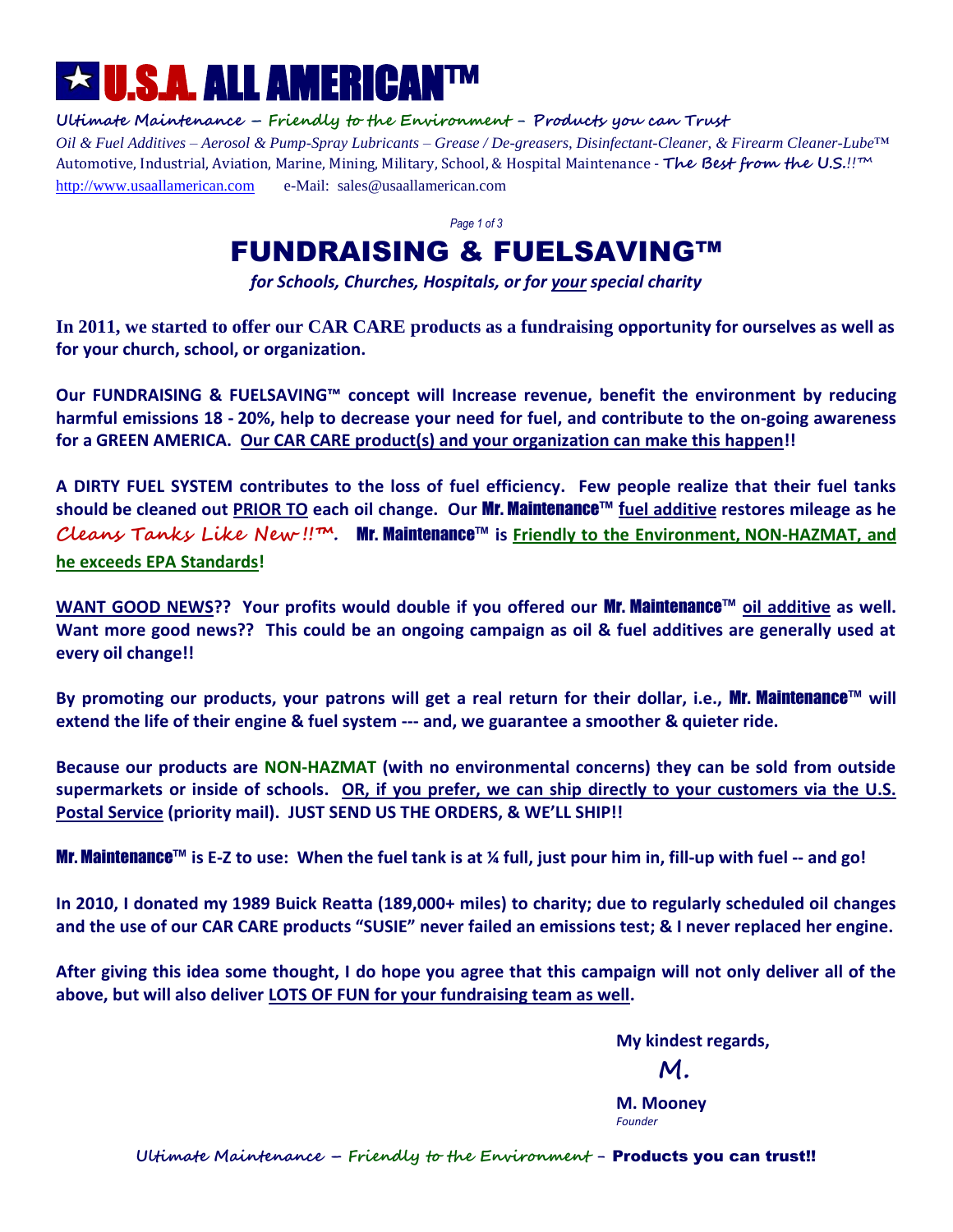# U.S.A. ALL AMERICAN™

#### **Ultimate Maintenance – Friendly to the Environment - Products you can Trust**

Oil & Fuel Additives – Aerosol & Pump-Spray Lubricants – Grease / De-greasers, Disinfectant-Cleaner, & Firearm Cleaner-Lube™ Automotive, Industrial, Aviation, Marine, Mining, Military, Railroad, School, & Hospital Maintenance - **The Best from the U.S.**!!™



*Page 2 of 3*

## Mr. Maintenance™

## Fuel System Treatment

**Cleans Tanks Like New !!™**

SAFE FOR ALL NEW & USED VEHICLES: Gasoline, Petrol, Ethanol, Propane, & Natural Gas Fuel Systems Synthetic Blend NON-HAZMAT

Our Mr. Maintenance<sup>™</sup> Fuel System Treatment is formulated to out-perform any product in the industry. He meets the highest industry standards for intake valve and combustion chamber cleanliness. Mr. Maintenance™ is one of the very few double-acting super-concentrates on the market today. Our state-of-the-art synthetic formula cleans injectors, carburetors, and combustion chambers in only one tank treatment. Mr. Maintenance™ contains friction fighters that travel from the fuel into the motor oil -- the friction fighters work with the motor oil in the critical area on top of the pistons where only splash lubrication is present.

Mr. Maintenance™ **improves poor quality of fuels** while offering maximum efficiency. Although mileage improvement is more noticeable on older vehicles, one can expect mileage improvement on new cars as well.

OUR PROMISE TO YOU: **Cleans Tanks "Like New"!!**™ - Reduces Emissions 18 – 20% - Keeps Fuel Lines from Freezing – Reduces Friction - Improves Mileage & Performance - Eliminates Pinging & Knocking - Restores Power & Acceleration - Improves Lower Quality Fuels - Decreases Octane Requirement - No need to purchase Octane boosters!! - Cleans, Protects, Lubricates Fuel Injectors, Carburetors, Valves, & Combustion Chambers - Disburses Water & Protects Injectors from Water Damage - ONE TREATMENT: Provides full PFI & full Intake Valve Deposits Clean Up - Biodegradable - Will not void manufacturers' warranties.

Has your engine failed an emissions test lately?? If so, add Mr. Maintenance™ and take the test again. Mr. Maintenance™ reduces emissions between 18 - 20%!! Yep, he's really something!!

DIRECTIONS: 12 oz. / 355 ml treats 18-20 gallons / 68-76 liters of fuel. When fuel gage is at  $\frac{1}{4}$  full, pour entire contents into the fuel tank then fill tank with fuel to blend. DO NOT REFUEL until fuel indicator is back to ¼ full – this allows Mr. Maintenance™ time to work on one full tank of fuel. We recommend using Mr. Maintenance™ every 3,000 miles (or so) PRIOR TO your next oil change because after Mr. Maintenance™ cleans the system, the fuel filter may need changing. NOTE: Depending on how dirty your fuel system is - initially, you may lose mileage – it may take two or three fill-ups before Mr. Maintenance™ has finished doing his job - thereafter, mileage is improved.

GOT DIESEL?? ASK ABOUT Mr. Maintenance™ FORMULATED JUST FOR DIESEL!!